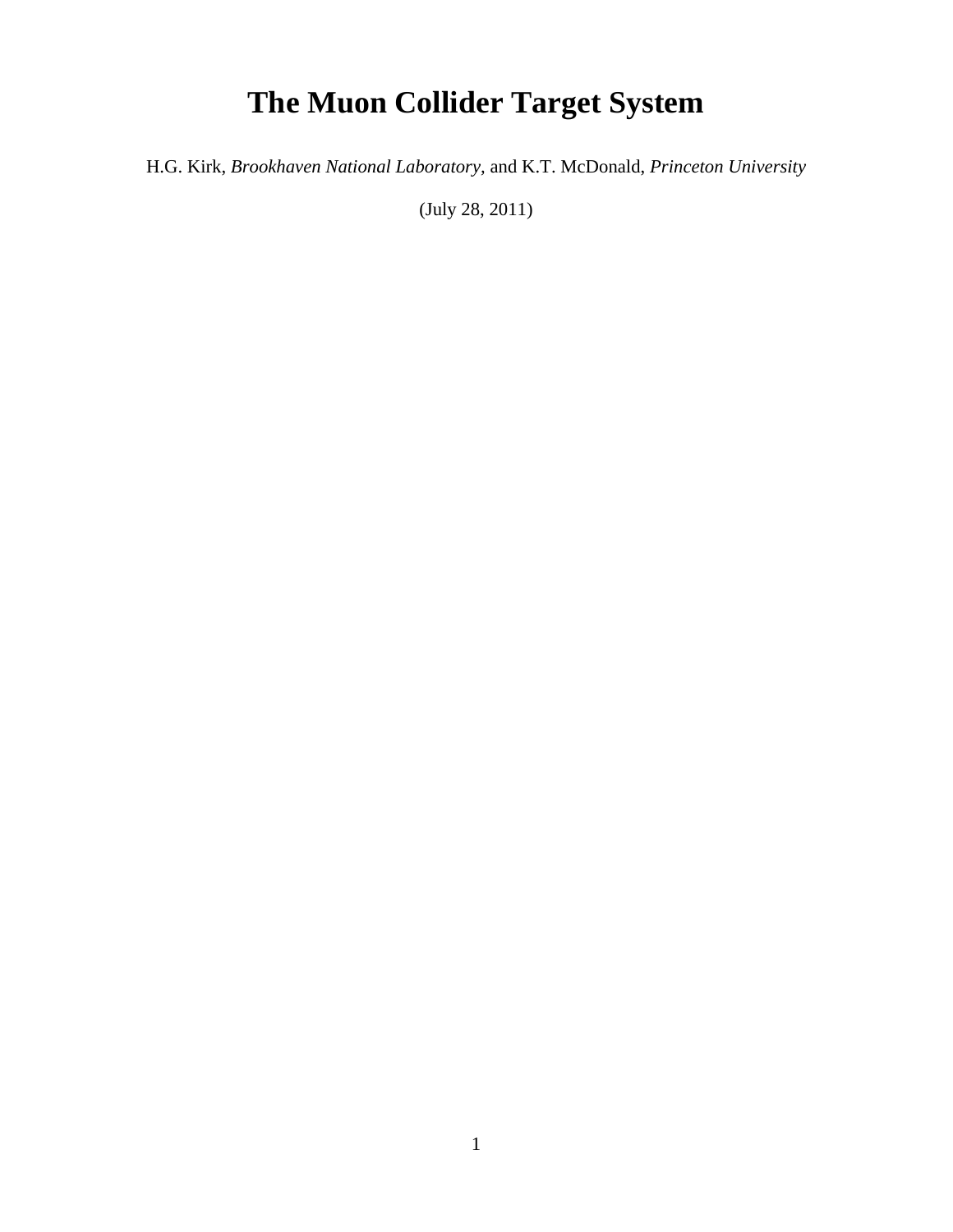## 1. **Introduction**

 The target system consists of a free liquid mercury jet immersed in a high-field solenoid magnet capture system that also incorporates the proton beam dump.

The requirements for a Muon Collider/Neutrino Factory<sup>1</sup> (some of which are summarized in Table 1) call for a target capable of intercepting and surviving a 4-MW, 15-Hz pulsed proton beam.

| Proton-beam energy | 8 GeV                                             |
|--------------------|---------------------------------------------------|
| Rep rate           | 15 <sub>Hz</sub>                                  |
| Bunch width        | $2 \pm 1$ ns                                      |
| Beam radius        | $1.2 \text{ mm (rms)}$                            |
| Beam power         | 4 MW $(3.125 \times 10^{15} \text{ protons/sec})$ |

A  $\mu^+\mu^-$  collider requires simultaneous production/capture of charged pions of both signs, which mandates the use of solenoid magnets in the target system. The target-system concept is illustrated in Fig. 1, in a version slightly modified from Neutrino Factory Study  $2^2$ . The target, the proton beam dump, and a shield/heat exchanger are to be located inside a channel of superconducting solenoid magnets that capture, confine and transport secondary pions and their decay muon, of energy 100-400 MeV, to the bunching, phase-rotation, cooling and acceleration sections downstream. Most of the 4- MW beam power is to be dissipated within a few meters, inside the solenoid channel, which presents a severe challenge. The present baseline target system includs considerable more shielding of the superconducting magnet near the target, as sketched in the upper part of Fig. 2. Studies of the tradeoffs between capital costs and operational costs including frequency of replacement of irradiated components are ongoing, and the baseline configuration is expected to evolve considerably in the near future.



*Fig. 1 Target-system concept, with small changes from Neutrino Factory Study II.<sup>2</sup>*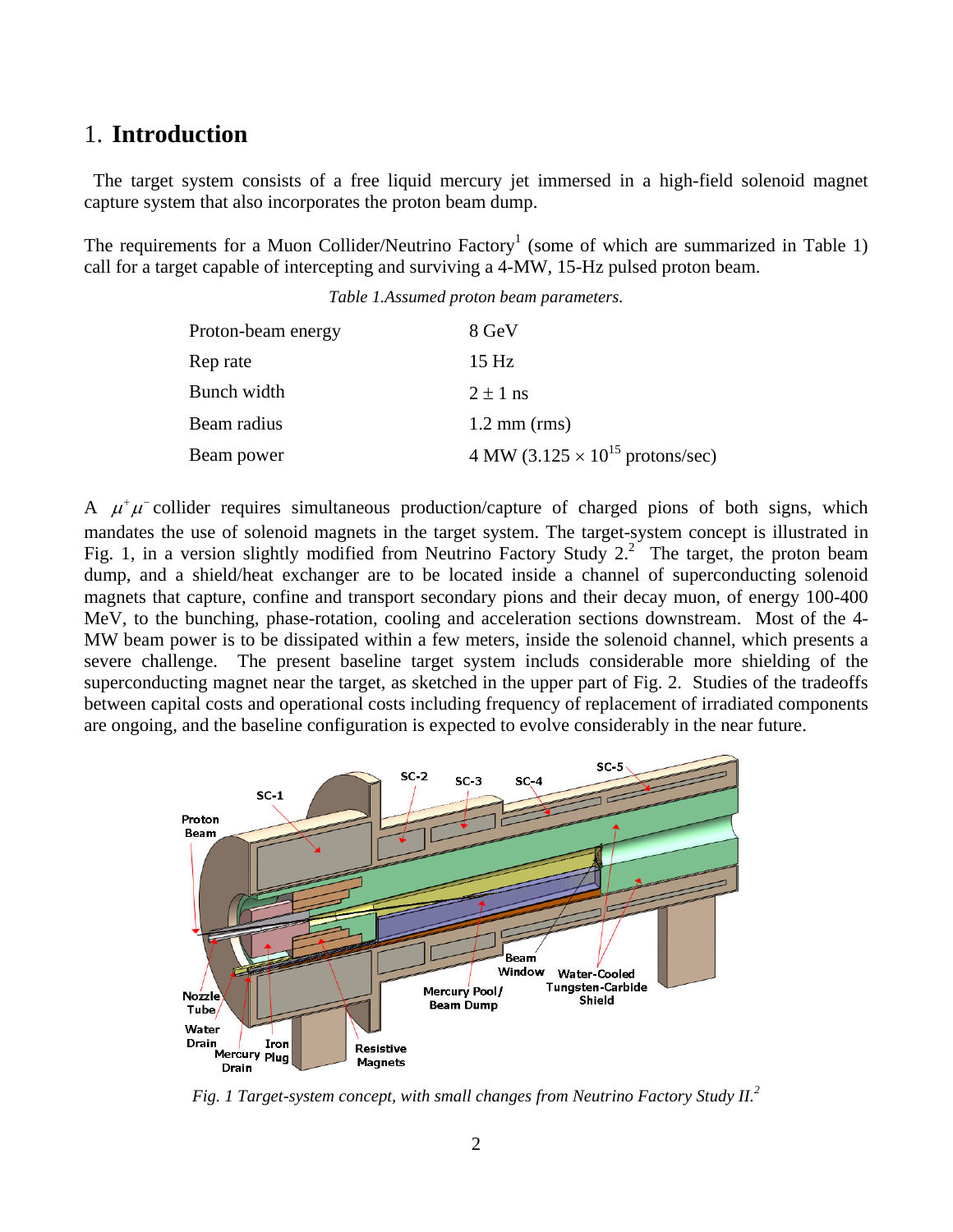

*Fig. 2. Comparison of present vision of the target system (top) with that of Neutrino Factory Study II (bottom).* 

Maximal production of low-energy pions is obtained with a proton beam of 1-2 mm (rms) radius and a target of radius 2.5 times this, such that the secondaries exit the side of the target rather than its end.<sup>3</sup> The resulting high density of energy deposition in the target makes it questionable whether any passive solid target could survive at 4-MW beam power. Schemes for a set of moving solid targets are not very compatible with the surrounding solenoid magnets. Hence, the baseline target concept is for a free liquid jet target,<sup>\*</sup> in particular mercury. The present baseline parameters of the target are summarized in Table 2.

## *Table 2.Baseline target-system parameters*

| Target type                                            | Free mercury jet |
|--------------------------------------------------------|------------------|
| Jet diameter                                           | $8 \text{ mm}$   |
| Jet velocity                                           | $20 \text{ m/s}$ |
| Jet/solenoid-axis angle                                | 96 mrad          |
| Proton-beam/solenoid-axis angle                        | 96 mrad          |
| Proton-beam/jet angle                                  | 27 mrad          |
| Capture solenoid field strength                        | 20T              |
| Front-end $\pi / \mu$ transport channel field strength | 1.5T             |
| Length of transition between 20 T and $1.5$ T          | $15 \text{ m}$   |

<sup>\*</sup> The intense pressure waves in a liquid target due to a pulsed beam lead to damage/failure of any pipe that contains the liquid in the interaction region. Thus, the baseline is for a free liquid jet.

 $\overline{a}$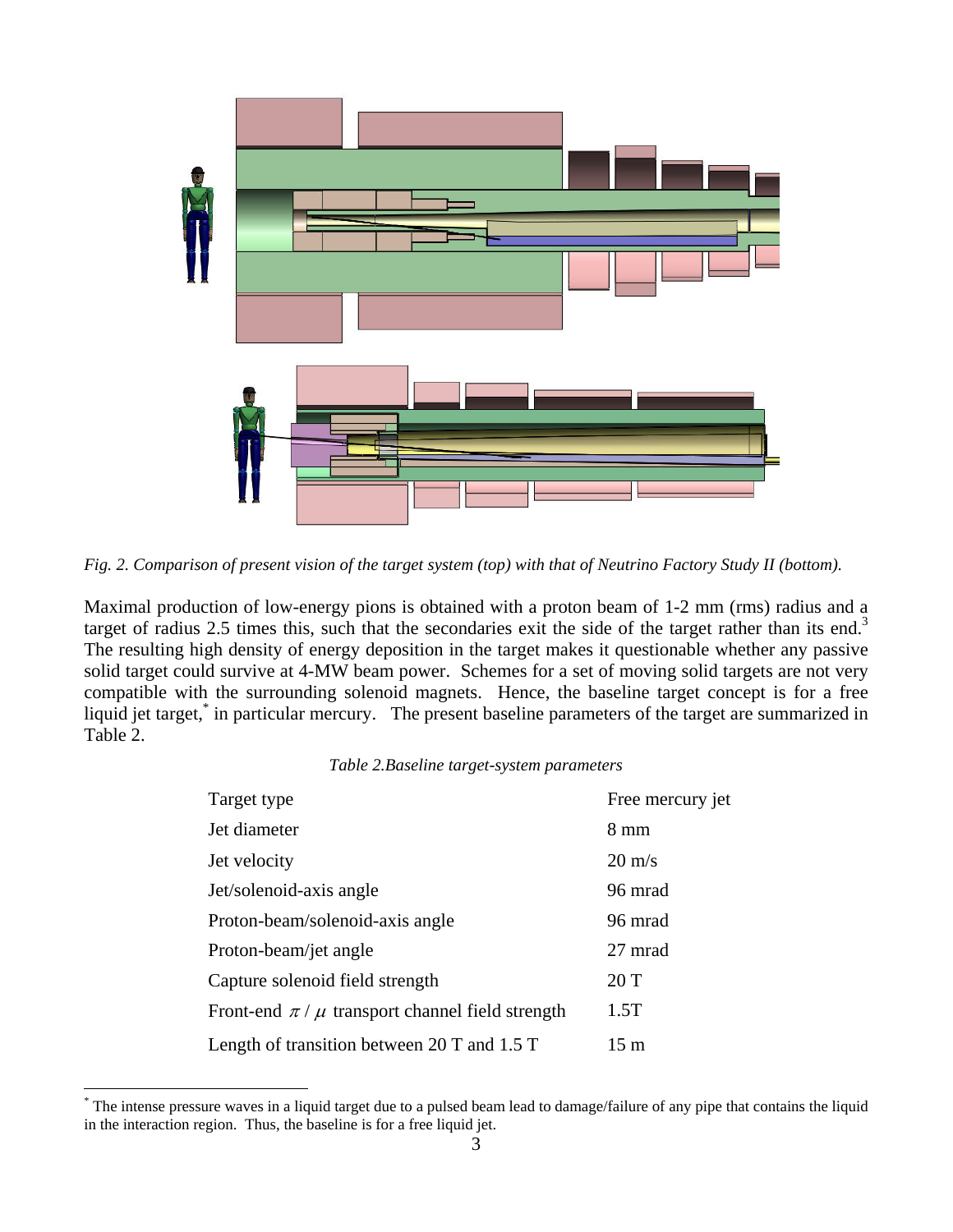The target itself is a free liquid mercury jet (*Z* = 80, *A* = 200.6, density  $\rho$  = 13.5 g/cm<sup>3</sup>,  $\lambda$ <sub>*l*</sub>  $\approx$  15 cm) of diameter  $d = 8$  mm, flowing at  $v = 20$  m/s. The volume flow rate is 1.0 l/s, and the mechanical power in the flowing jet is 2.7 kW. The flow speed of 20 m/s insures that the gravitational curvature of the jet over 2 interaction lengths (30 cm) is negligible compared to its diameter, and that more than 2 interaction lengths of new target material are present to the beam every cycle of 20 ms (at 50 Hz).

This target concept has been validated by R&D over the past decade, culminating in the so-called MERIT experiment<sup>4</sup> that ran in the Fall of 2007 at the CERN PS. The experiment benefited from the intensity of the beam pulses (up to 30 x  $10^{12}$  *ppp*) and the flexible beam structure available for the extracted PS proton beam. Key experimental results include demonstration that:<sup>5</sup>

- The magnetic field of the solenoid greatly mitigates both the extent of the disruption of the mercury and the velocity of the ejected mercury after interception of the proton beam. The disruption (see Fig. 3) of a 20-m/s mercury jet in a 20-T field is sufficiently limited that operations up to 70-Hz is feasible without loss of secondary particle production.
- Individual beam pulses with energies up to 115 kJ can be safely accommodated.
- Subsequent proton beam pulses separated by up to 350 usec have the same efficiency for secondary particle production as does the initial pulse.
- Two beam pulses separated by more than 6 used disrupt the mercury independently.



*Fig. 3. Disruption length vs. total energy position (left) and filament velocity vs. peak energy deposition as observed in a free mercury jet the MERIT experiment.*

The mercury jet is collected in a pool, inside the solenoid magnet channel, that also serves as the proton beam dump, as sketched in Fig. 1. Disruption of this pool by the mercury jet (whose mechanical power is 2.7 kW) and by the noninteracting part of the proton beam is nontrivial, and needs further study.

The superconducting magnets of the target system must be shielded against the heat and the radiation damage caused by secondary particles from the target (and beam dump). A high-density shield is favored to minimize the inner radii of the magnets. The baseline shield concept is for water-cooled tungsten-carbide beads inside a stainless steel vessel (of complex shape, as sketched in Fig. 2).

The magnets of the target system vary in strength from 20 T down to 1.5 T in the subsequent constantfield transport channel, with a corresponding increase in the radius of the capture channel from 7.5 cm

1

<sup>&</sup>lt;sup> $\dagger$ </sup> The target system is defined to end where the subsequent constant-field capture channel begins, at  $z = 15$  m downstream of